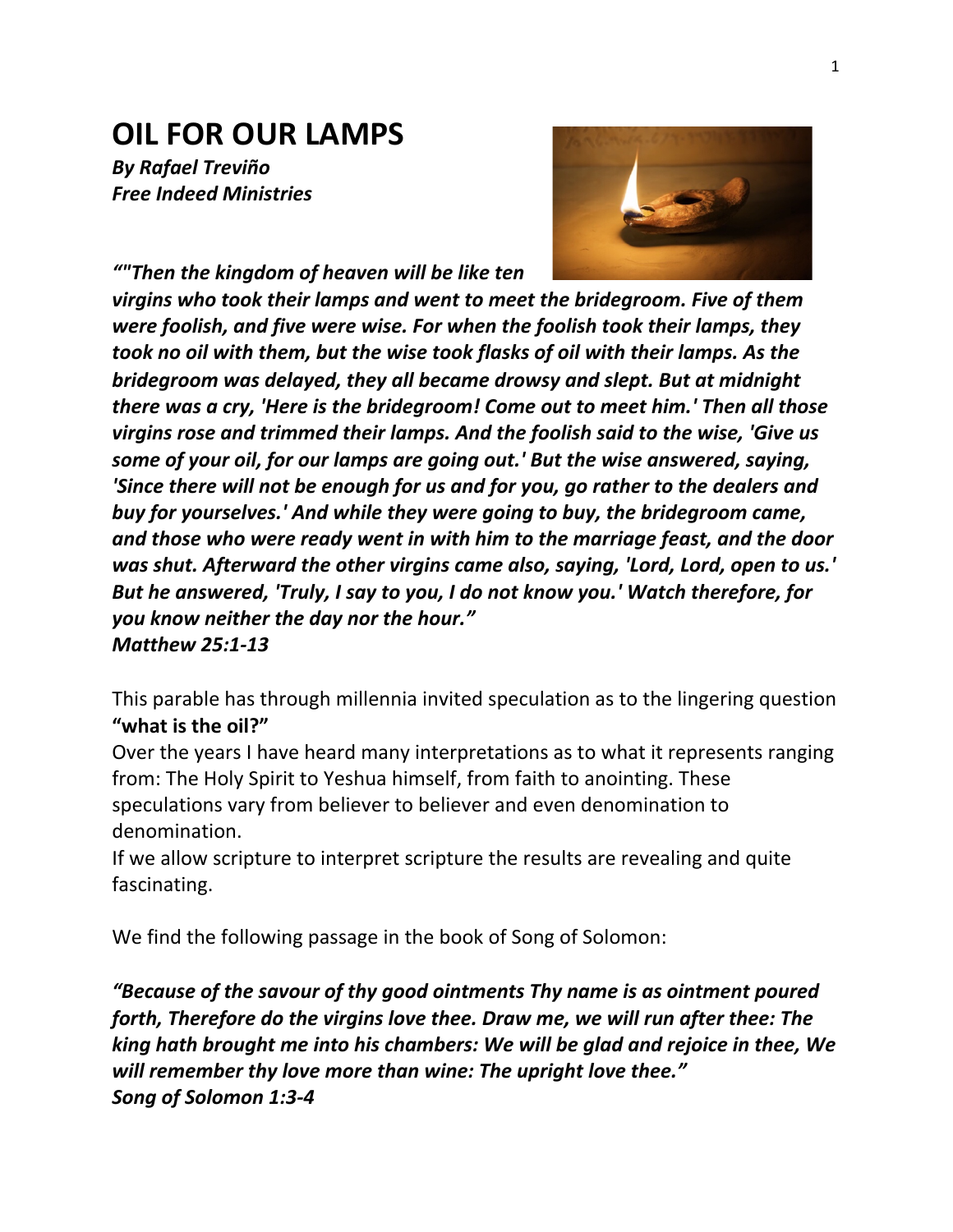If we analyze this scripture we find intriguing similarities with the parable of the ten virgins explained in the "breaking down" of this passage:

## "Because of the savour of thy good ointments

**Thy Name (Hebrew-Shem)** *is as\** **ointment (Hebrew-Shemen)** poured forth, 

**Therefore do the virgins love thee (Wise virgins).** 

Draw me, we will run after thee:

**The king hath brought me into his chambers (the wise virgins go in):** 

We will be glad and rejoice in thee, We will remember thy love more than wine: The upright love thee."

#### *Song of Solomon 1:3-4*

| <b>HEBREW</b> | <b>STRONGS#</b> | <b>ENGLISH</b> |
|---------------|-----------------|----------------|
| Shemen<br>שמו | 8081            | Oil/Ointment   |
| Shem<br>שם    | 8034            | Name/Mark      |



\* is as  $-$  does not appear in the original Hebrew.

Therefore it is literally saying:

**"your Name IS Oil!"**.

As we can see ointment and oil are the same word in Hebrew.

We can deduce very clearly that the

## **Name of YHVH** is the Oil.

Shem is translated as Name and or a Mark from the Hebrew. This is corroborated in other passages of scripture for example:

**"***YHVH spoke to Moses, saying, "Speak to Aaron and his sons, saying, Thus you shall bless the people of Israel: you shall say to them,*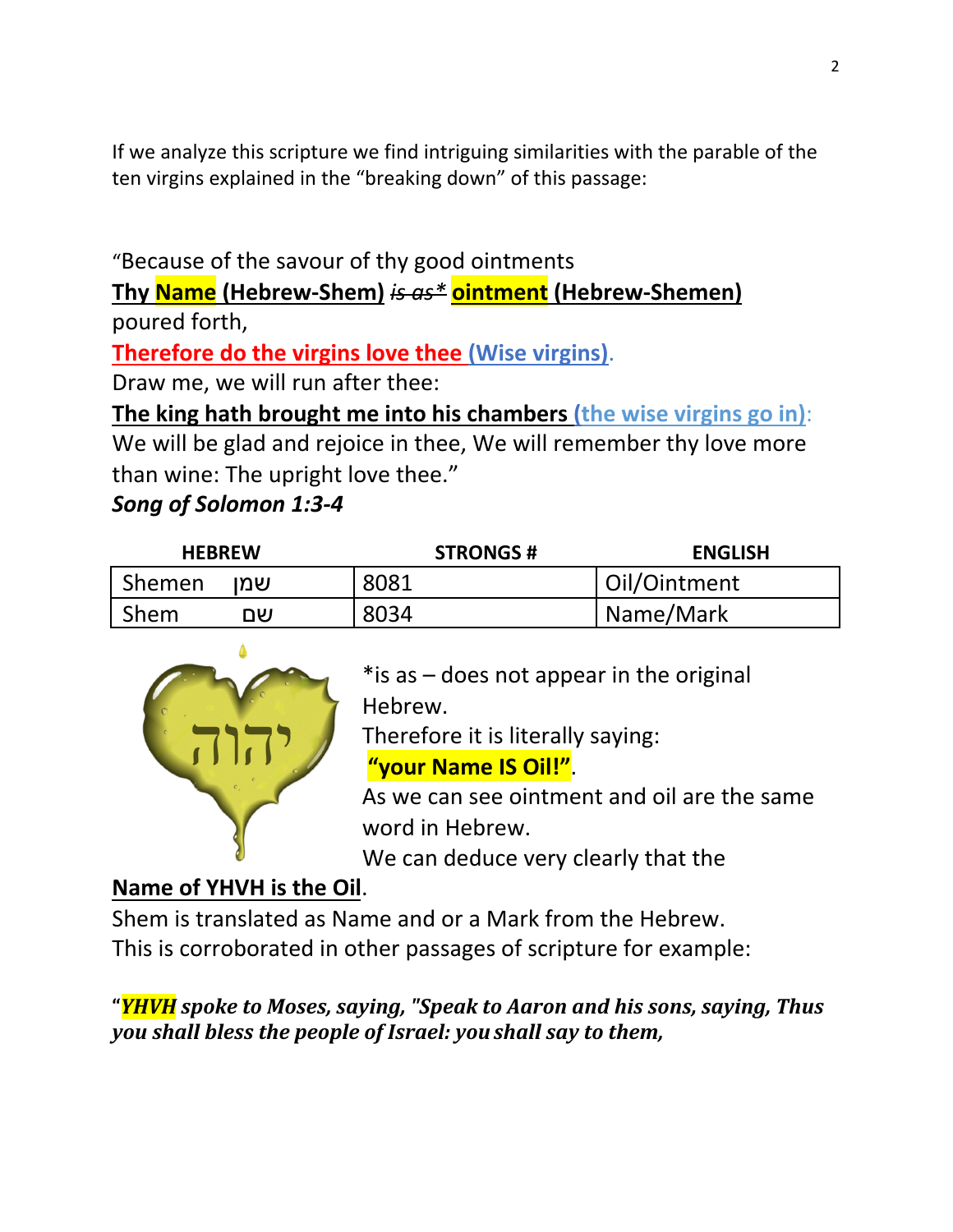*YHVH* bless you and keep you; **YHVH** make His face to shine upon you and *be gracious to you;* **YHVH** lift up His countenance upon you and give you *peace.*

*"SO SHALL THEY PUT MY NAME upon the people of Israel, and I will bless them.""*

*Numbers 6:22-27*

We also see **Yeshua** praying to His Abba about the importance of **HIS Name:**

*"O* righteous Father, even though the world does not know you, I know you, and these know that you have sent me. I HAVE MADE KNOWN TO THEM *YOUR NAME, and I will continue to make it known, that the love with which you have loved me may be in them, and I in them."" John 17:25-26*

Again:

**""I have manifested YOUR NAME** to the people whom you gave me out of *the world. Yours they were, and you gave them to me, AND THEY HAVE KEPT YOUR WORD. While I was with them, I kept them in YOUR NAME. which you have given me. I have guarded them, and not one of them has been lost except the son of destruction, that the Scripture might be fulfilled." John* 17:6, 12

**YHVH's Name** is a mark on **His people**, it signifies we belong to Him. He literally anoints us with the sacred oil of **His Name!** We as His beloved pronounce and pray in **His Name**. Sadly enough, modern Churchianity has followed in practice the old Jewish "ban" on **His Name**. The English translations of the Bible print **His Name הוהי YHVH** substituted with the word LORD and **םיהלא Elohim** the plural form of **His Name** substituted with the word God.

This was not the intention at all, He reveals **His Name** to us so we can call upon Him by **His Name**. We that read Yeshua himself taught and proclaimed the Name of His Father. **Proclaiming His Name is intimacy.**  $\sim$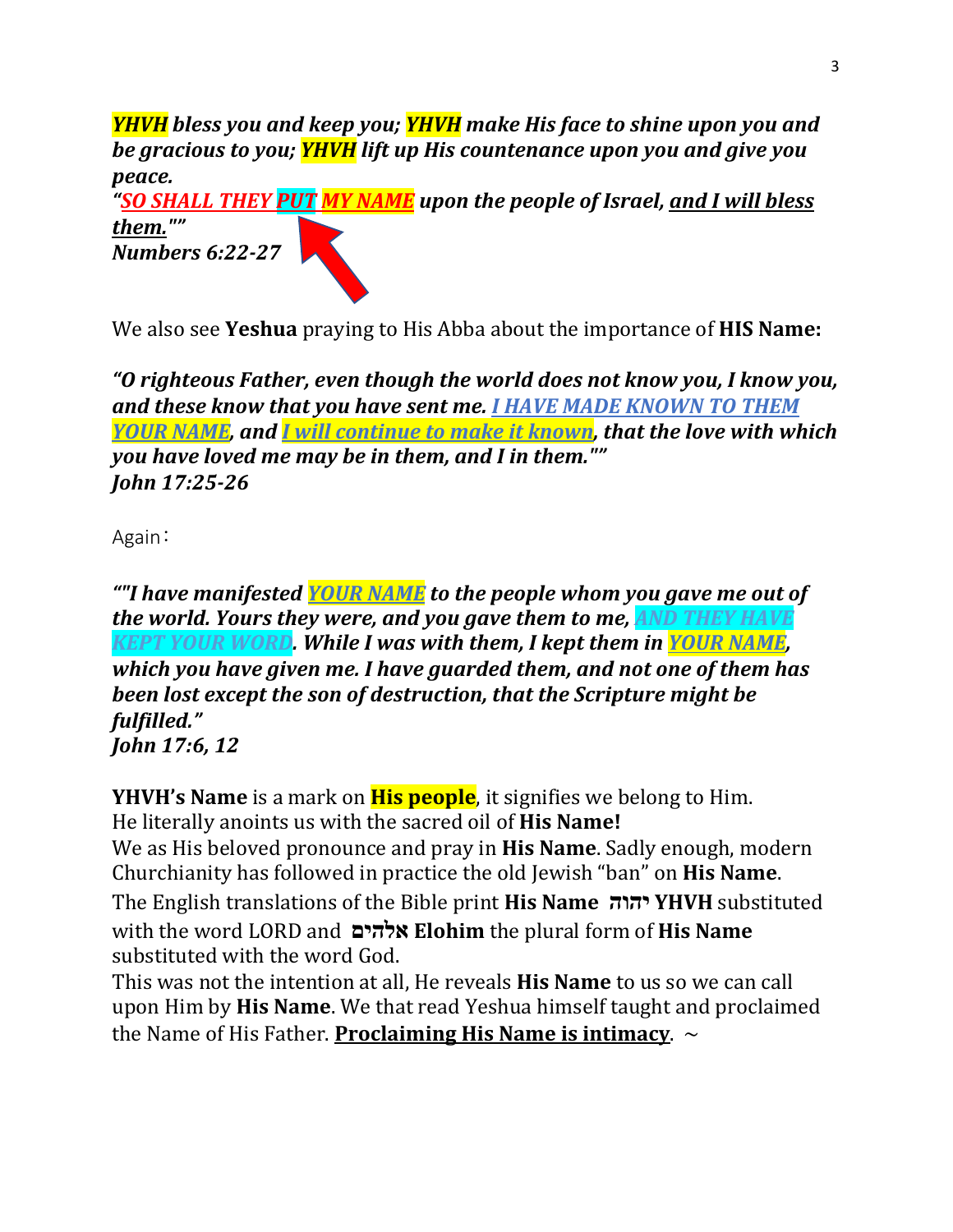In the Hebraic mindset Names always have a meaning, they display a trait of the character of the one that bear's it. Example:

**Yehoshua עושהי = YeHoVaH Saves** —a conjunction of **The Name of The Father YHVH** and the Hebrew word for salvation **Yoshia**.

The Name of the Father is a conjunction of His character, His trait, in the Hebrew language: The One who **Was, Is and Is To Come**, THE ETERNAL.



#### Ø **His Name reflects who He is! הוהי**

When we are called by **His Name** we display His character, our mindset then transforms into an eternal mindset, not conforming to the world anymore.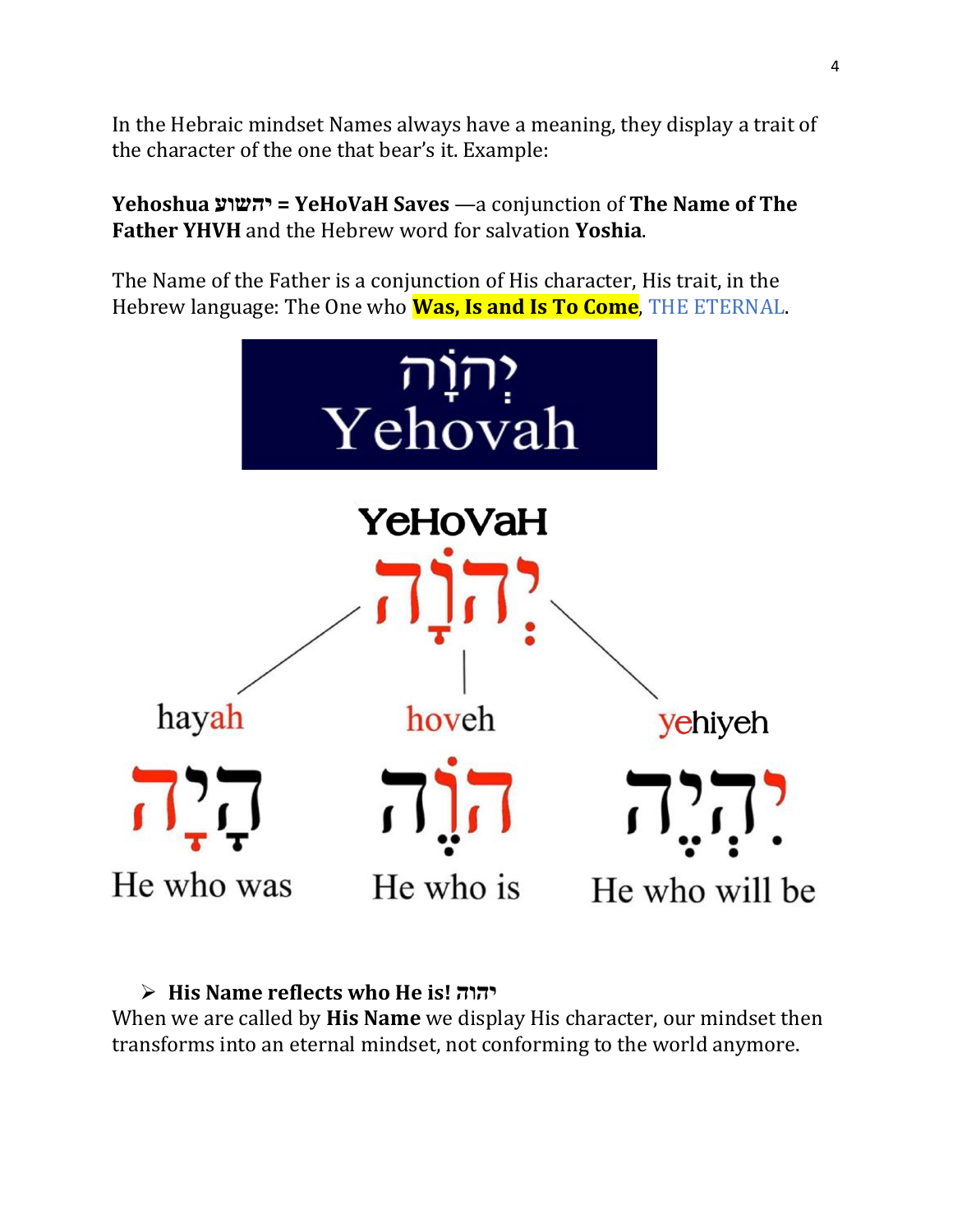

In modern society when a man asks a woman to marry her traditionally she receives a ring called and engagement ring that tells all that she is engaged to a man.

In our society she will receive the name of her groom once the marriage **is consummated. Engaged is betrothed.** 

In the Hebrew understanding however a woman betrothed is married even though the marriage has not been consummated **she receives her groom's Name**.

We as believers are betrothed to our groom **Yeshua Messiah.** We receive His **Name, the Name of His Father** His Family Name. From that moment in time going forward our actions must reflect to whom we belong too. We behave as a married individual, and labor for **His House, His Kingdom**.

Our actions must be self-evident to all that see us as to whom we belong, we behave as a married faithful virgin. Though our bridegroom is away preparing the marriage chamber for us, we await faithful to our new family's **Law's and commands** and comport ourselves up to that standard.

## **"If** you love me, you will keep my commandments."  $\sim$ *John 14:15*

Our actions and obedience reflect us loving Him with our whole heart, soul and mind. We **DO NOT TAKE HIS NAME IN VAIN** etc. He then anoints us with the **oil** of **His Name!**

The Sabbath is mentioned as a **Mark** a sign of **הוה י** on His people:

"Therefore the people of Israel shall keep the Sabbath, observing the *Sabbath throughout their generations, as a covenant forever. It is a sign forever between me and the people* of Israel that in six days YHVH made *heaven and earth, and on the seventh day he rested and was refreshed."" Exodus 31:16-17*

Ø The word for "sign" **תוא** owth in Hebrew also translates as a Mark. **Keeping His Sabbath is a mark HIS Mark!** ~

The foolish virgins had to go buy oil, so then the question is: **how can we buy it?:**